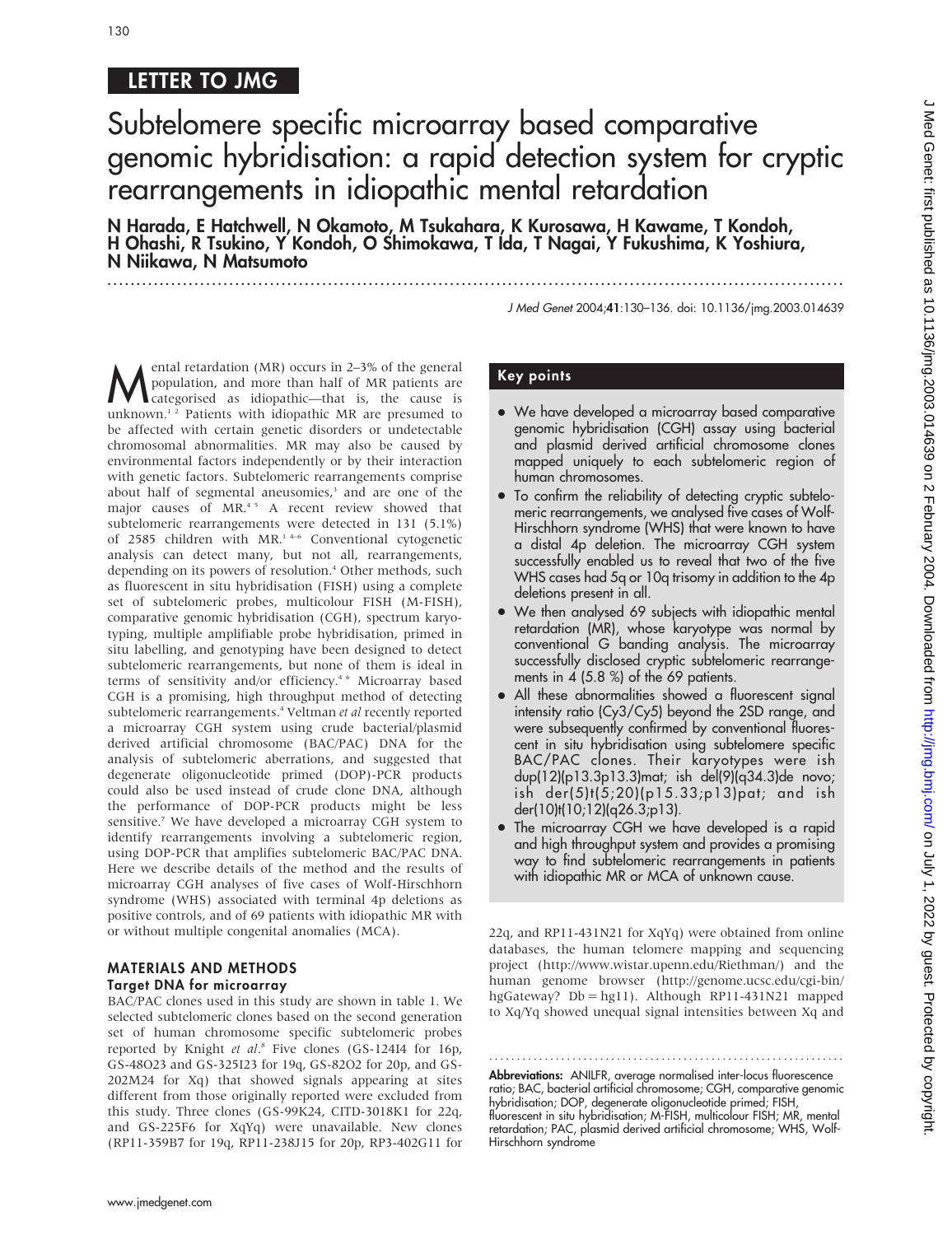| Locus              | Clone ID           | Clone type |
|--------------------|--------------------|------------|
| 1 pter             | GS-232B23          | <b>BAC</b> |
| 1 qter             | GS-160H23          | PAC        |
| 2pter              | GS-8L3             | <b>BAC</b> |
| 2 <sub>qter</sub>  | CITB-172113        | <b>BAC</b> |
| 3 <sub>pter</sub>  | <b>CITB-228K22</b> | <b>BAC</b> |
| 3qter              | GS-56H22           | <b>BAC</b> |
| 4pter              | GS-36P21           | PAC        |
| 4 <sub>qter</sub>  | GS-31J3            | <b>BAC</b> |
| 5pter              | GS-189N21          | PAC        |
| 5qter              | GS-240G13          | PAC        |
| <b>6pter</b>       | GS-62111           | PAC        |
| <b>6</b> qter      | GS-57H24           | PAC        |
| 7 <sub>pter</sub>  | GS-164D18          | PAC        |
| 7qter              | GS-3K23            | PAC        |
| 8pter              | GS-77L23           | <b>BAC</b> |
| 8qter              | GS-26111           | <b>BAC</b> |
| <b>9pter</b>       | GS-43N6            | PAC        |
| 9qter              | GS-135117          | <b>BAC</b> |
| 10pter             | GS-306F7           | PAC        |
| 10qter             | GS-137E24          | PAC        |
| 11pter             | GS-44H16           | PAC        |
| 11 <sub>gter</sub> | GS-26N8            | PAC        |
| 12pter             | GS-124K20          | <b>BAC</b> |
| 12qter             | GS-221K18          | PAC        |
| 13qter             | GS-163C9           | PAC        |
| 14qter             | GS-200D12          | PAC        |
| 15qter             | GS-154P1           | PAC        |
| 16pter             | CITB-191K2         | <b>BAC</b> |
| 16qter             | GS-240G10          | PAC        |
| 17pter             | GS-68F18           | <b>BAC</b> |
| 17 <sub>qter</sub> | GS-50C4            | <b>BAC</b> |
| 18pter             | GS-52M11           | P1         |
| 18qter             | GS-75F20           | <b>BAC</b> |
| 19pter             | CITB-129F16        | <b>BAC</b> |
| 19qter             | RP11-359B7         | <b>BAC</b> |
| 20 <sub>pter</sub> | RP11-530N10        | <b>BAC</b> |
| 20qter             | RP11-238J15        | <b>BAC</b> |
| 21 gter            | GS-63H24           | PAC        |
| 22qter             | RP3-402G11         | PAC        |
| <b>XpterYpter</b>  | GS-98C4            | PAC        |
| XqterYqter         | RP11-431N21        | <b>BAC</b> |
| Xp22.32            | RP11-267O9         | <b>BAC</b> |
| Xp22.3             | RP4-617A9          | <b>BAC</b> |

Yq (FISH signals of Xq were twice as intense as those of Yq), we included it in our microarray because no other suitable clones could be obtained. In addition, we added two X chromosome specific clones (RP11-267O9 on Xp22.32 and RP4-617A9 on Xp22.3) as internal controls. Clones were purchased from either Incyte Genomics (Polo Alto, CA, USA) or Invitrogen (Carlsbad, CA, USA). DNA was extracted using QIAgen Plasmid Midi kits (QIAgen, Hilden, Germany) from 200 ml bacterial culture with appropriate antibiotics according to the manufacturer's protocol.

#### Degenerate oligonucleotide primed PCR

DOP-PCR was performed to amplify target clone DNA using three different 5'-aminolabelled PCR primers, DOP-A (5'-CCGACTCGAGNNNNNNATGTGG-3'), DOP-B (5'-CCGACTC GAGNNNNNNTTCACC-3'), and DOP-C: (5'-CCGACTCGAG NNNNNNAACAGG-3'). The sequence of DOP-A is the same as that of 6MW by Telenius et al.<sup>9</sup> Two other primers were randomly designed and confirmed as capable of amplifying clone DNAs as effectively as DOP-A. Primers were purchased from Hokkaido System Science Co Ltd (Sapporo, Japan). DOP-PCR was performed in a 100 µl cocktail containing 50 ng BAC/PAC DNA, 1 mmol/l of a DOP primer, 3 mmol/l MgCl<sub>2</sub>, 200 mmol/l of each dNTP,  $1 \times$  ExTaq buffer (Takara Bio, Ohtsu, Japan), and 0.5 U ExTaq<sup>TM</sup>HS enzyme (Takara

Bio). PCR was cycled 30 times at 94˚C for 30 seconds, at linear ramping of  $37-72^{\circ}$ C over 10 minutes, and at  $72^{\circ}$ C for 1 minute. Successfully amplified PCR products, usually 0.2– 2 kb in size, were used for subsequent experiments. Using DOP-A, DOP-B, or DOP-C, each PCR product (100 µl) was mixed with the same volume (300  $\mu$ l) of 4×print buffer (1 mol/l sodium phosphate/0.001% N-lauroyl sarcosine, pH 8.5) and concentrated to a final volume of 30  $\mu$ l using Microcon 100 (Millipore, Bedford, MA, USA). The products were mixed with DMSO and ddH<sub>2</sub>O to a final concentration of  $1 \times print$  buffer/20% DMSO and were ready for prints.

#### Subject DNA

Genomic DNA from 69 cases of idiopathic MR, whose karyotype was normal by G banding chromosome analysis at the 400 band level, was analysed. MCA was seen in all subjects except one, but recognisable syndromes were ruled out by at least one of the co-authors. We also used DNA from five patients with WHS (WHS1–5), who had been diagnosed as having various deletions for distal 4p, as positive controls to examine the reliability of the microarray CGH system described below (table 2), and that from normal controls as reference DNA for the system.

#### Microarray CGH

Each product was spotted in triplicate onto CodeLink<sup>TM</sup> activated slides (Amersham Bioscience, Buckinghamshire, UK) using Stampman (Nippon Laser and Electronics Laboratory, Nagoya, Japan) with a centre to centre distance of 1 mm between adjacent spots. The same triplicate spots were printed twice to block A and block B on the same slide. The slides were then pretreated,<sup>10</sup> denatured, and stored in a desiccator until use. Subjects' DNA was labelled with Cy3, and control DNA with Cy5 (CGH 1). Reverse labelling (patient DNA with Cy5, and control DNA with Cy3) was also performed (CGH 2). BamHI digested genomic DNA  $(1 \mu g)$  was labelled with Cy5 or Cy3 dCTP by random prime labelling. Differentially labelled DNA was mixed with 67.5 µg CotI DNA (Invitrogen, Tokyo, Japan), and suspended with 60 ml hybridisation buffer (50% formamide, 10% dextran sulfate,  $0.1\%$  Tween 20,  $2 \times SSC$ , 10 mmol/l Tris-HCl; pH 7.4) with 60 µg yeast tRNA (Roche, Basel, Switzerland). After prehybridisation with herring sperm DNA and human CotI DNA using an in situ frame (Eppendorf, Hamburg, Germany)

### Table 2 Summary of chromosomal aberrations detected in this study

| <b>Patient</b>   | Previous karyotype                                  | Confirmed karyotype<br>by combined results of<br>microarray CGH and FISH |
|------------------|-----------------------------------------------------|--------------------------------------------------------------------------|
| <b>WHS</b>       |                                                     |                                                                          |
| WHS1             | 46, XY, del(4)(p16) de<br>novo                      | 46, XY. ish der(4)t(4; 10)<br>$(p16; q26)$ de novo                       |
| WHS <sub>2</sub> | 46, XY del(4)(p16)                                  | 46, XY, der(4)t(4;5)<br>$(p15.3; q35.1)$ pat                             |
| WHS3             | 46, XX, del(4)(p16.1). ish<br>del(4)(p16.3)(D4S96-) | Same as above                                                            |
| WHS4             | 46, XY, del(4)(p15.3)                               | Same as above                                                            |
| WHS5             | 46, XX, del(4)(p15.2) de<br>novo                    | Same as above                                                            |
| <b>MR</b>        |                                                     |                                                                          |
| N02R245 Normal   |                                                     | 46, XX.ish dup(12)<br>(p13.33p13.33)mat                                  |
| N03R003          | Normal                                              | 46, XY.ish del(9)(q34.3) de novo                                         |
| N03R017          | Normal                                              | 46, XY. ish der(5)t(5;20)<br>(p15.33;p13)pat                             |
| N03R088          | Normal                                              | 46, XX, der(10)t(10;12)<br>(q26.3;p13.1)                                 |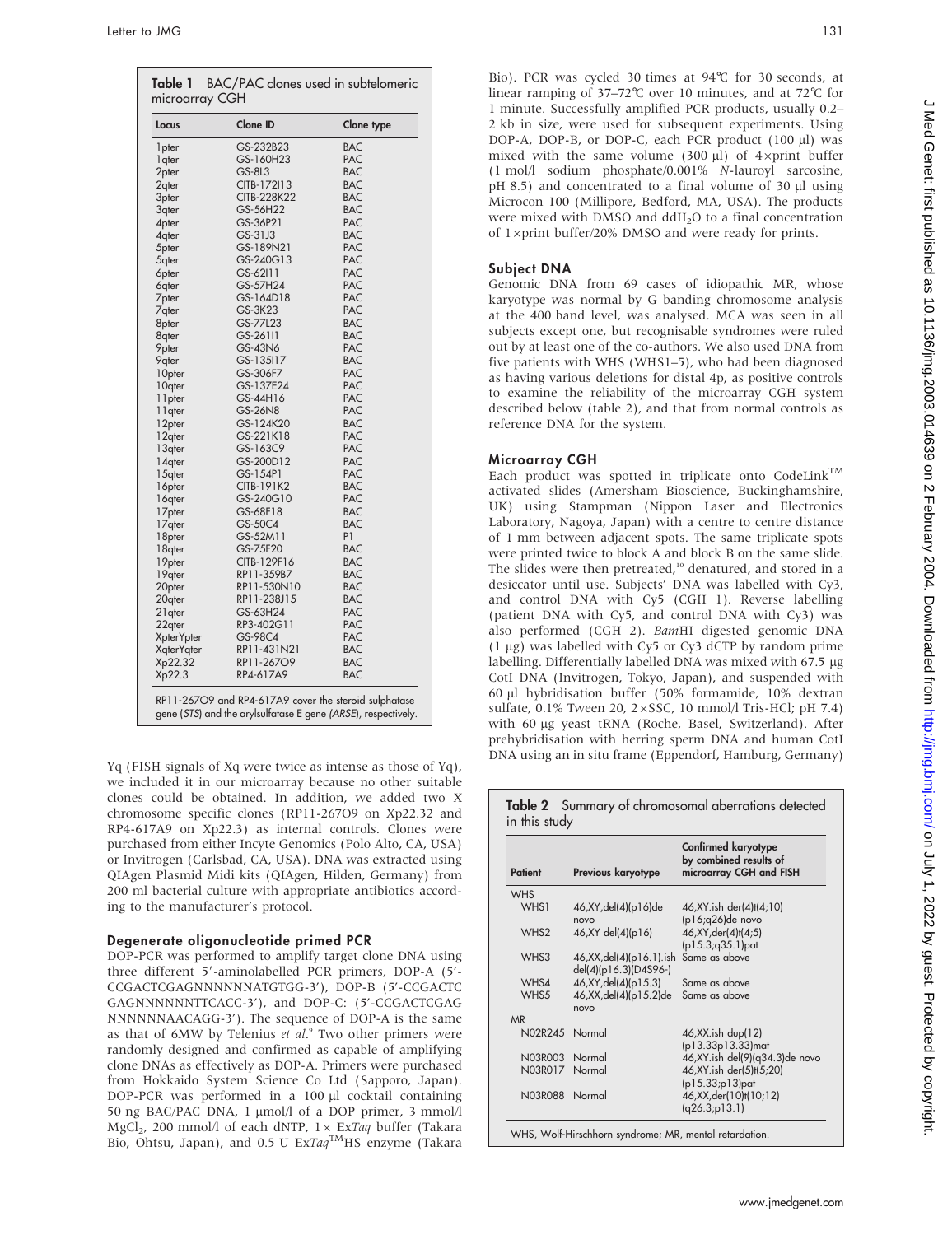surrounding each block on a slide in a hybridisation chamber (Genetix, New Milton, UK), labelled probe mixtures of CGH1 and CGH2 were simultaneously applied to blocks A and B, respectively. Slides were incubated at 37˚C for 72 hours with gentle shaking (5 rpm), and then washed twice with solution A ( $1\times$ PBS with 0.05% Tween 20) for 10 minutes at room temperature, twice with solution B  $(2 \times SSC$  with 50% formamide) at 43˚C for 15 minutes, and finally with solution A at room temperature for 10 minutes. Slides were scanned with GenePix 4000B (Axon Instruments Inc, Union City, CA, USA) and analysed with GenePix Pro 4.0 software (Axon Instruments Inc).

The intensity ratio between patient and control DNA was calculated from the data of the single slide experiment, using the ratio of means formula. Average normalised inter-locus fluorescence ratio  $(ANILFR)^{11}$  was calculated for each CGH. We had previously performed five sets of CGH experiments with two different normal DNA samples in order to evaluate the thresholds for copy number gain and loss, which showed that the average ANILFR of each clone ranged from 0.86 to 1.18, with an SD of 0.06. Based on this, the normal ANILFR range was defined as numbers within 2SD. This configuration was verified by the fact that the ANILFR of all clones excluding unique X chromosomal clones were within 2SD (fig 1A). If the mean signal ratio on each spot of clone was more than 2SD out of range, FISH analysis was subsequently performed.

#### FISH analysis

Subtelomeric BAC/PAC DNA labelled with either SpectrumOrange<sup>TM</sup> dUTP or SpectrumGreen<sup>TM</sup> dUTP (Vysis, Downers Grove, IL, USA) by nick translation was used for FISH analysis. Probes were denatured and hybridised to metaphase chromosomes of patients at 37˚C for 16 hours and washed. Photoimages were captured using a monochrome CCD camera (Carl Zeiss, Jena, Germany) on an Axioplan 2 fluorescence microscope (Carl Zeiss) with appropriate filters, and were analysed with ISIS software (version 3.4.5; MetaSystems, Altlussheim, Germany). All five WHS cases were analysed using all subtelomeric clones to confirm the results of the microarray analysis. In MR patients, specific subtelomeric probes were used for FISH analysis where a deletion or a duplication was suspected.

#### RESULTS Patients with WHS

Five cases of WHS were analysed as positive controls by microarray CGH and FISH using all subtelomeric probes. As expected, using microarray CGH with the 4p subtelomeric clone, GS-36P21, the signal ratios for the patients were beyond the 2SD range (fig 1B–F), and all were confirmed to have a deletion at the GS-36P21 site. In addition, other subtelomeric aberrations were suspected by microarray analysis—that is, a 10q duplication in WHS1 and a 5q duplication in WHS2 (fig 1B, C). FISH using respective subtelomeric clones confirmed these aberrations. The parents of WHS1 and the mother of WHS2 were normal by FISH studies, but the father of WHS2 had a balanced translocation between 4p and 5q. High resolution G banding analysis indicated his karyotype to be  $46, XY, t(4,5)(p15.3; q35.1)$ . Thus, the karyotypes of WHS1 and 2 were interpreted as  $46, XY.ish$  der(4)t(4;10)(p16;q26)de novo and



Figure 1 Microarray CGH profiles in a normal control and five cases of WHS. (A), (B), (C), (D), (E), and (F) indicate microarray CGH profiles in a normal male and in WHS1, 2, 3, 4, and 5, respectively. Horizontal axis, left to right: subtelomeric clones mapped to 1p, 1q, 2p, 2q, 3p, 3q, 4p, 4q, 5p, 5q, 6p, 6q, 7p, 7q, 8p, 8q, 9p, 9q, 10p, 10q, 11p, 11q, 12p, 12q, 13q, 14q, 15q, 16p, 16q, 17p, 17q, 18p, 18q, 19p, 19q, 20p, 20q, 21q, 22q, Xp/Yp, Xq/Yq, and clones covering STS at Xp22.32 and ARSE at Xp22.3. Vertical axis showed the CGH ratio (Cy5/Cy3) at each locus. CGH1 was performed by hybridisation of Cy3 labelled test DNA (patient) and Cy5 labelled reference DNA (normal control of opposite sex). CGH2 was hybridised with Cy5 labelled test DNA (patient) and Cy3 labelled reference DNA (normal control of opposite sex). Chromosomal gains and losses found were shown as blue and red characters, respectively. All rearrangements were clearly detected as ratios beyond the 2SD range. All WHS cases clearly showed their terminal 4p deletions (B–F). WHS1 and 2 also showed subtelomeric duplications of 10q and 5q, respectively (B, C). Internal reference clones in the X chromosome were also indicated as ratios beyond the 2SD range because of being the opposite sex.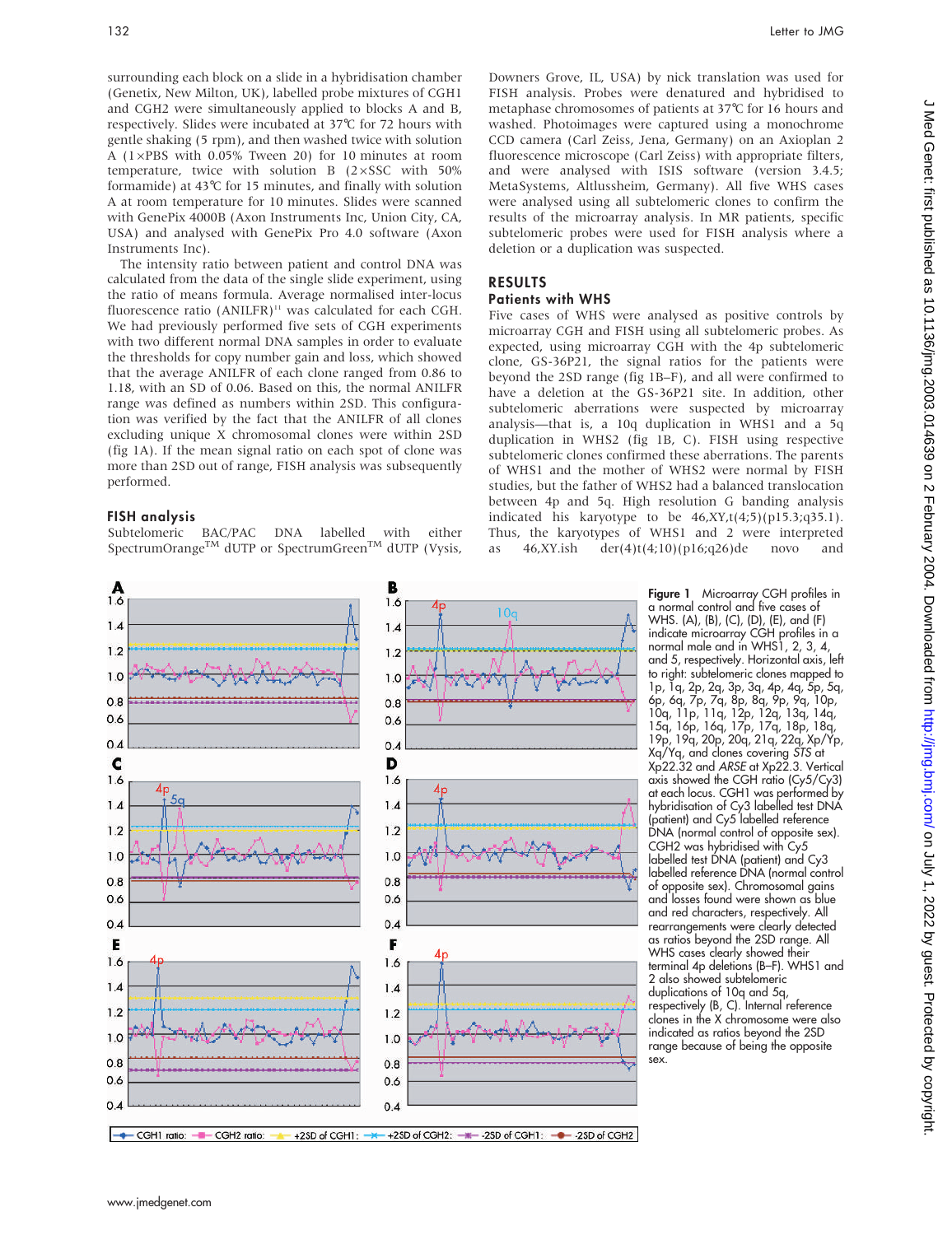46,XY,der(4)t(4;5)(p15.3;q35.1)pat, respectively (table 2). In order to verify the accuracy of these micorarray CGH data, all subtelomeric regions were investigated by FISH in the five WHS cases, which confirmed the CGH data and supported the reliability of the method (table 2).

#### Idiopathic MR patients

We analysed 69 cases of idiopathic MR with or without MCA by microarray CGH. Subtelomeric rearrangements were detected in the following four cases (5.8%): N02R245, N03R003, N03R017, and N03R088 (table 2).

#### N02R245

A 2 year old girl was the second child of non-consanguineous healthy parents without any family history of MR or congenital anomalies. Her birth at 38 gestational weeks was uneventful, with a birthweight of 3130 g (+0.3 SD), length of 50 cm (+1SD) and Apgar score of 9 at 5 minutes. She showed moderate developmental delay. She could control her head at 5 months of age, and sit at 10 months, but could neither walk nor speak any meaningful words at 19 months. At the age of 21 months, her height was 80 cm (25th percentile), weight 9.6 kg (25th percentile), and head circumference 49 cm (90th percentile). Minor facial anomalies noted included epicanthal fold, depressed nose, low nasal bridge, and thin upper lip. A brain MRI study at 10 months did not reveal any abnormalities. A chromosomal gain of a 12p subtelomeric region was detected by microarray CGH (fig 2A). FISH analysis on metaphase chromosomes using the 12p subtelomeric clone GS-124K20 revealed that a signal on one homologous chromosome 12 was twice as large as that on the other (fig 3A), and duplicated signals and a separate single signal were detected on interphase cells (fig 3A), suggesting that tandem duplication of a 12p subtelomeric region had occurred. A similar finding was observed in her mother, whose phenotype was normal, but it was not observed in her father. High resolution G banding analysis of the patient and her mother did not reveal any differences in chromosome 12 (fig 4A). In order to see whether the 12p duplication was a normal variant, FISH analysis using GS-124K20 as the probe was performed on 50 normal Japanese controls, none of which showed the duplication.

#### N03R003

An 8 year old boy had severe MR, seizures, microcephaly, dysmorphic face, and other anomalies. Detailed clinical information has been described elsewhere as patient 2.12 Chromosomal deletion of a 9q subtelomeric region was detected by micorarray CGH (fig 2B), and was confirmed by FISH using a 9q subtelomeric probe as described previously<sup>12</sup> (fig 3B). As FISH analysis confirmed that neither of his parents had such a deletion, it was considered a de novo mutation. G banding chromosome analysis could not identify the deletion in the patient (fig 4B).

#### N03R017

A 15 month old boy was the first child of non-consanguineous healthy parents without any family history of MR or congenital anomaly. His birth at 39 gestational weeks was uneventful. His birth weight was 3046 g (+0.25 SD), birth length 52 cm (+1.5 SD), and Apgar score 9 at 5 minutes. He presented with severe developmental delay. He could control his head at 5 months of age, and sit at 12 months, but could neither walk nor speak any meaningful words at 14.5 months old. At 1 year of age, his height was 75 cm (50th percentile), and weight 7.8 kg (3rd percentile). Minor craniofacial anomalies were microcephaly, flat occiput, epicanthal folds, depressed nasal root, long philtrum, low set ears, and micrognathia. Infantile leukaemia was observed at the age of 10 months, and chemotherapy was performed. A subtelomeric chromosomal deletion of 5p and a gain of 20p were detected by microarray CGH (fig 2C), and were confirmed by FISH (fig 3C). FISH analysis of his parents revealed that his phenotypically normal father showed a balanced translocation between 5p and 20p, but no morphological difference between homologous chromosomes 5 and 20 was observed by G banding analysis (fig 4C).

#### N03R088

A 6 year old girl was born at 41 gestational weeks uneventfully. Her birth weight was 3020 g  $(-1 S)$ , birth



Figure 2 Microarray CGH in idiopathic MR cases. (A), (B), (C), and (D) show the results of microarray CGH on N02R245, N03R003, N03R017, and N03R088, respectively. Chromosomal gains and losses identified are shown as blue and red characters, respectively. Abnormal rearrangements were clearly detected as a CGH ratio beyond the 2SD range of ANILFR. (A) Duplication of 12p; (B) deletion of 9q; (C) deletion of 5p and duplication of 20p; (D) deletion of 10q and duplication of 12p.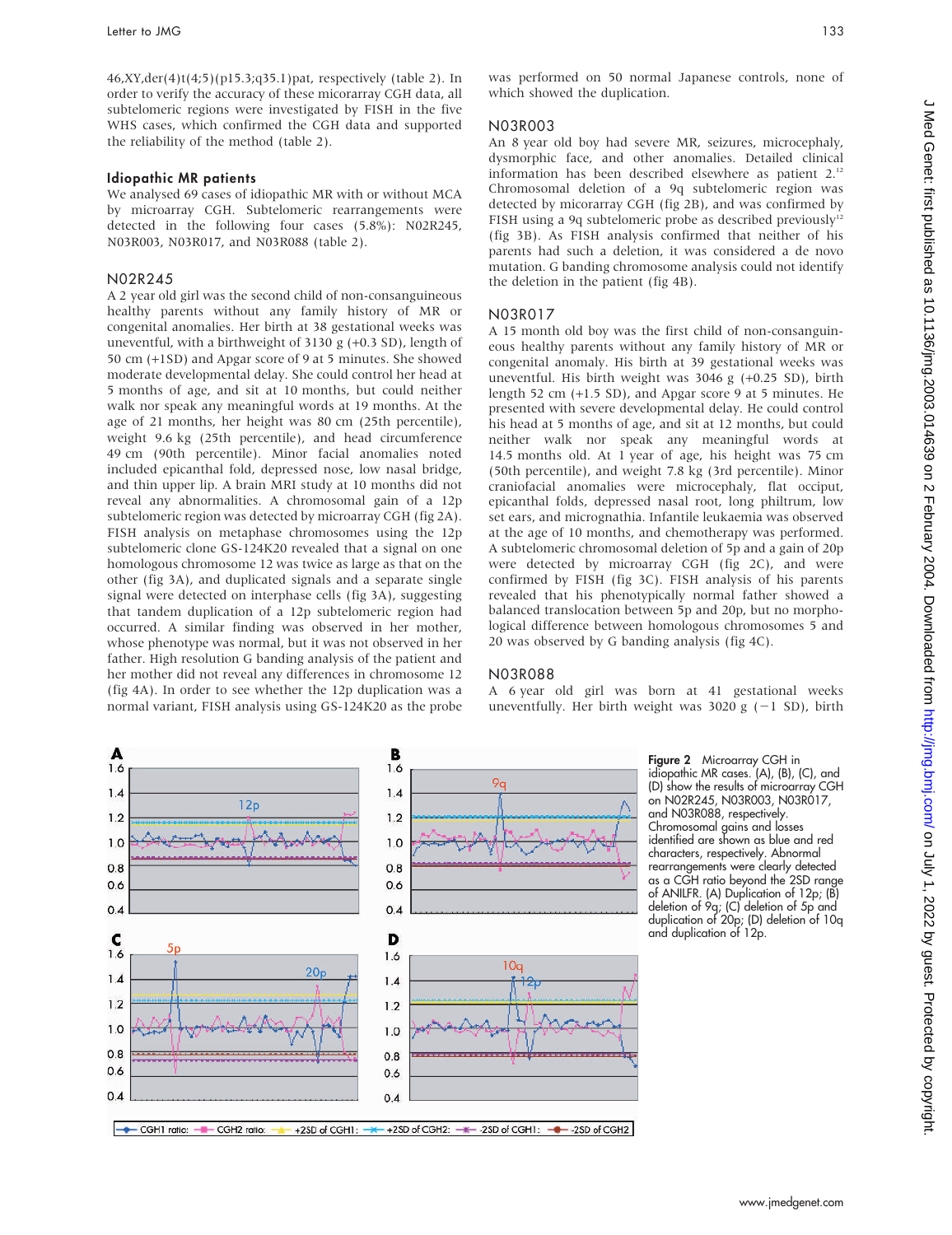

Figure 3 FISH studies confirming chromosomal abnormalities that were detected by micorarray CGH in idiopathic MR cases. (A), (B), (C), and (D) show the results of the FISH analysis to confirm the microarray CGH detected rearrangements. (A) A subtelomeric clone for 12p (GS-124K20; green) was hybridised to metaphase chromosomes from N02R245. The arrow and arrowhead indicate a signal of a normal chromosome and that of its counterpart chromosome with a duplication, respectively. (B) A 9q subtelomeric clone (GS-135I17; green) was hybridised to chromosomes of N03R003. The arrow indicates a signal on chromosome 9, and the arrowhead shows a deletion. (C) Subtelomeric clone of 5p (GS-189N21; green) and subtelomeric clone for 20p (RP11- 530N21; orange) were hybridised to chromosomes of N03R017. The arrowhead indicates a derivative chromosome, ish der(5)t(5;20)(p15.33;p13)pat. (D) Subtelomeric clones for 10q (GS-137E24; green) and for 12p (GS-124K20; orange) were hybridised to chromosomes of N03R088. The arrowhead indicates a derivative chromosome, der(10)t(10;12)(q26.3;p13.1).

length 47 cm  $(-1.5 SD)$ , and Apgar score 9/10 at 1 and 5 minutes. She was the second child of non-consanguineous healthy parents. She showed general hypotonia and severe developmental delay. She could control her head at 6 months of age, roll over at 9 months, and sit at 4 years, but could neither walk nor speak any meaningful words at 6 years of age. She had febrile seizures that occurred at 1 year of age, but never developed epilepsy. Craniofacial abnormalities were noted: flat occiput, square shaped face, hypertelorism, low set ears, downturned corners of the mouth, cleft soft palate, and micrognathia. Brain MRI revealed mild dilatation of the lateral ventricles, cavum septum pellucidi, and cavum vergae. A sacral dimple was identified, but MRI could not reveal any gross abnormalities. Microarray CGH analysis detected a subtelomeric chromosomal deletion of 10q and a gain of 12p (fig 2D), which were subsequently verified by FISH (fig 3D). High resolution G banding analysis revealed that her karyotype was 46,XX,der(10)t(10;12)(q26.3;p13.1) (fig 4D). A parental origin of the unbalanced translocation was not confirmed because parental materials were unavailable.

### **DISCUSSION**

Molecular studies focusing on cryptic subtelomeric rearrangements in idiopathic MR patients have been performed mainly by FISH using subtelomere specific probes, and genotyping using hypervariable genetic markers.<sup>14-6</sup> Microarray CGH, a high throughput technology, was developed to identify changes in copy number of chromosomal segments or genes not only in somatic events (neoplasms), but also in germline derived events (constitutional chromosomal changes).<sup>13-18</sup> Recently, Veltman et al showed the efficiency of subtelomere specific microarray CGH in detecting known and novel cytogenetic abnormalities.<sup>7</sup> We have developed subtelomere specific microarray CGH for MR. Its accuracy has been confirmed using five cases of WHS as positive controls, and we applied it to analysis of 69 patients with idiopathic MR. All the WHS cases showed a 4p

subtelomeric deletion, and two were found to have either a 10q or a 5q duplication by microarray CGH. Four (5.8 %) of 69 cases of idiopathic MR were found to have subtelomeric rearrangements, the frequency being consistent with the data from recent reports.<sup>14-6</sup> The accuracy of our microarray CGH was verified by FISH using all subtelomeric probes in the five WHS cases; the genomic rearrangements were not overlooked by our microarray CGH in any of them. ANILFR of clones with either a deletion or a duplication, and in those without changes of the copy number were 0.628, 1.433, and 0.995, respectively, in all the patients. The two former ratios were beyond the 2SD range, while all other clones were within the range (figs 1 and 2). We used three different DOP-PCR primers, DOP-A (the original primer developed by Telenius et al and named as 6MW<sup>9</sup>), DOP-B, and DOP-C (both originally designed by us). DOP-PCR products using these primers should represent original clones more faithfully than those using a single DOP primer. Similarly, Fiegler et  $al^{10}$ adopted DOP-PCR using three different primers designed to amplify human specific DNA instead of contaminated bacterial DNA, and showed efficient detection of gains and deletions in a cancer cell line. Although our primers, DOP-B and DOP-C, were not designed for human specific DNA, DOP-PCR using the three primers was suitable for generating DNA for microarray. In addition, using the two simultaneous, independent hybridisations, CGH1 and CGH2, on one glass slide can eliminate conflicting results due to different conditions in each hybridisation, and detect genomic gains and deletions easily, because the data complement each other.

As well as the common 4p deletion, additional chromosomal abnormalities were detected in two (WHS1 and 2) of five WHS patients. Both showed a typical WHS phenotype, suggesting that the WHS critical region could be the "master" regulatory sequence on clinical manifestations with a strong pleiotropic effect,<sup>19</sup> or that the effects of 10q26 duplication and 5q35.3 duplication could be minimal.

Cryptic subtelomeric rearrangements were detected in 4 of the 69 cases of idiopathic MR (table 2). A 9q34.3 terminal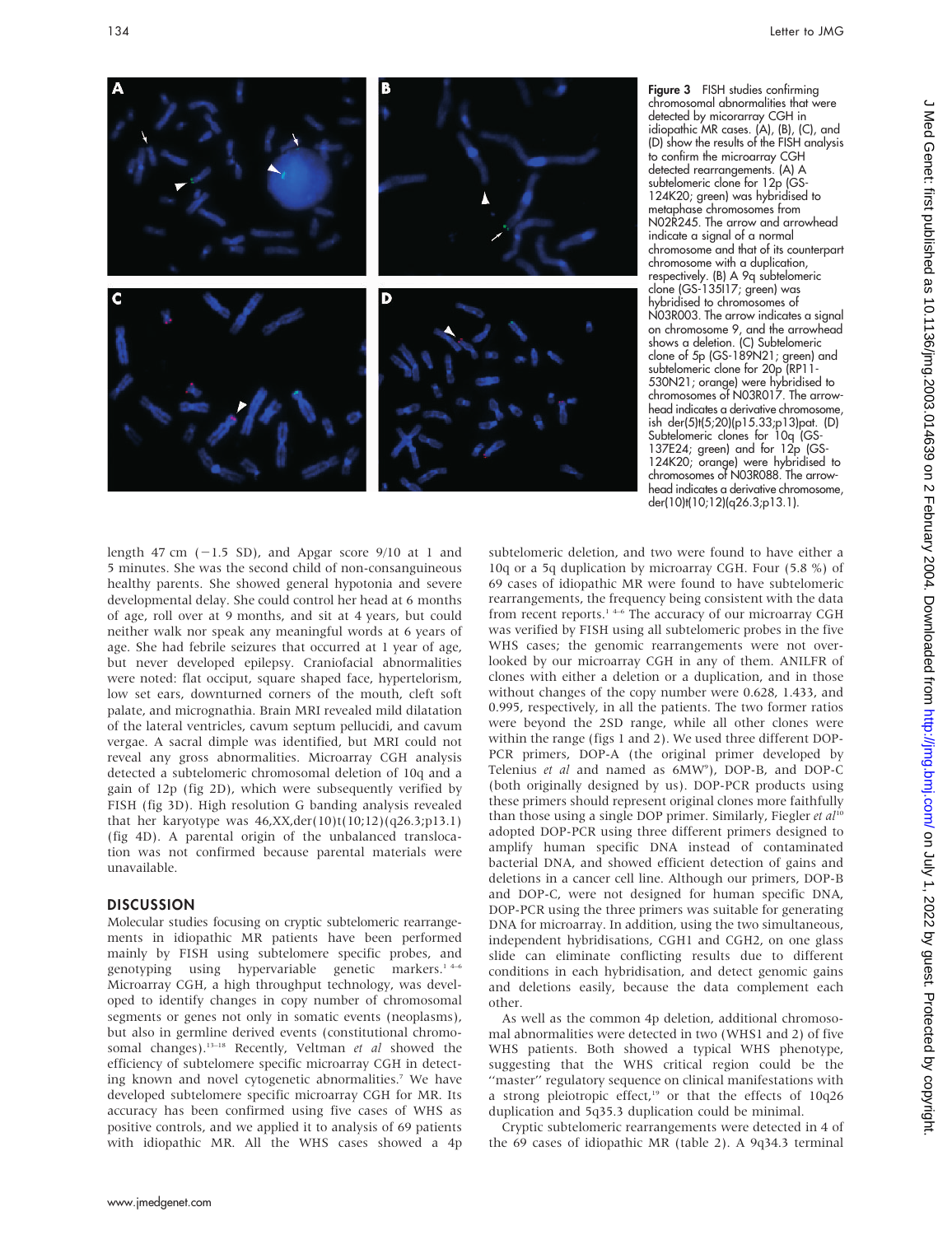

Figure 4 Partial karyotypes of rearranged chromosomes detected in MR cases. (A), (B), (C), and (D) show G banded partial karyotypes of N02R245, N03R003, the father of N03R017, and N03R088, respectively. (A–C) No morphological changes were noted between homologous chromosomes; (D) an unbalanced translocation, der(10)t(10;12)(q26.3;p13.1), was recognised by high resolution G banding analysis. The arrow indicates a 10q26.3 breakpoint.

deletion was found in N03R003. This, together with the 4p terminal deletions identified in three WHS (WHS3, 4, and 5), might have originated from hidden unbalanced translocations that our microarray system could not detect. If so, breakpoints might exist distal to the subtelomeric clones that were used in microarray CGH. However, as each subtelomeric clone is located within 500 kb of the chromosomal end, a phenotypic effect of a hidden duplication derived from the unbalanced translocation may be subtle. A tandem duplication (ish dup(12)(p13.33p13.33)mat) detected in N02R245 may be a normal variant, because her phenotypically normal mother had the same abnormality, but we could not detect this duplication among 50 normal Japanese controls. Further FISH analysis using other BAC clones mapped at 12p13.33 showed that the duplicated region was mapped to a region 0–530 kb proximal to the 12p telomeric end according to the UCSC genome browser (data not shown), but the orientation (inverted or directed) of the tandem duplication was uncertain. Two unbalanced translocations, ish der(5)t(5;20) (p15.33;p13)pat in N03R017 and der(10)t(10;12)(q26.3;p13.1) in N03R088, were detected. The origin of the latter remained unknown because parental materials were not available. The 5p subtelomeric deletion in N03R017 merits comment; a BAC clone covering CTNND2 encoding delta-2 catenin associated with the critical deleted region of cri du chat syndrome  $(CdCS)^{20}$  was not deleted in this patient (Okamoto, in preparation), supporting the absence of any CdCS phenotypes and indicating that the 5p deletion was less

than 1.1 Mb distance from the 5p telomere. In N03R088, who had a 10q26.3 deletion, a triangular face was not observed as previously reported.<sup>21</sup> A five item checklist was proposed by de Vries et al to improve the detection rate of subtelomeric rearrangements in MR subjects.<sup>22</sup> Retrospective scoring using the checklist revealed that the mean score in our 69 cases was 5.8, and scores in N02R245, N03R003, N03R017, and N03R088, who had subtelomeric rearrangements, were 2, 6, 6, and 6, respectively. These figures support the previous findings, which showed that a score of 3 or higher had a sensitivity of 100% with rather low specificity of 27% and was therefore recommended as the cut off point.<sup>22</sup> Several types of chromosomal aberrations were recently reported to be related to the olfactory receptor (OR) gene clusters at 8p23 and 4p16. A common inversion polymorphism between two of these clusters at 8p23 exists in the normal population, and mothers heterozygous for the inversion may have a risk of bearing children with a complex rearrangement, inv dup del(8p).<sup>23 24</sup> A similar inversion between two OR clusters at 4p16 has also been found.25 Mothers with double heterozygous inversions at 8p23 and 4p16 tend to have an increased risk of  $t(4;8)(p16;p23)$  in their offspring,<sup>25</sup> and children with der(4)t(4;8)(p16;p23) may suffer from WHS owing to distal 4p deletions.26–28 However no such translocation was found in our cases. To detect all submicroscopic chromosomal abnormalities, construction of a high resolution genomic microarray covering the whole genome is required.<sup>13 14 16</sup> Buckley et al reported a full coverage microarray for